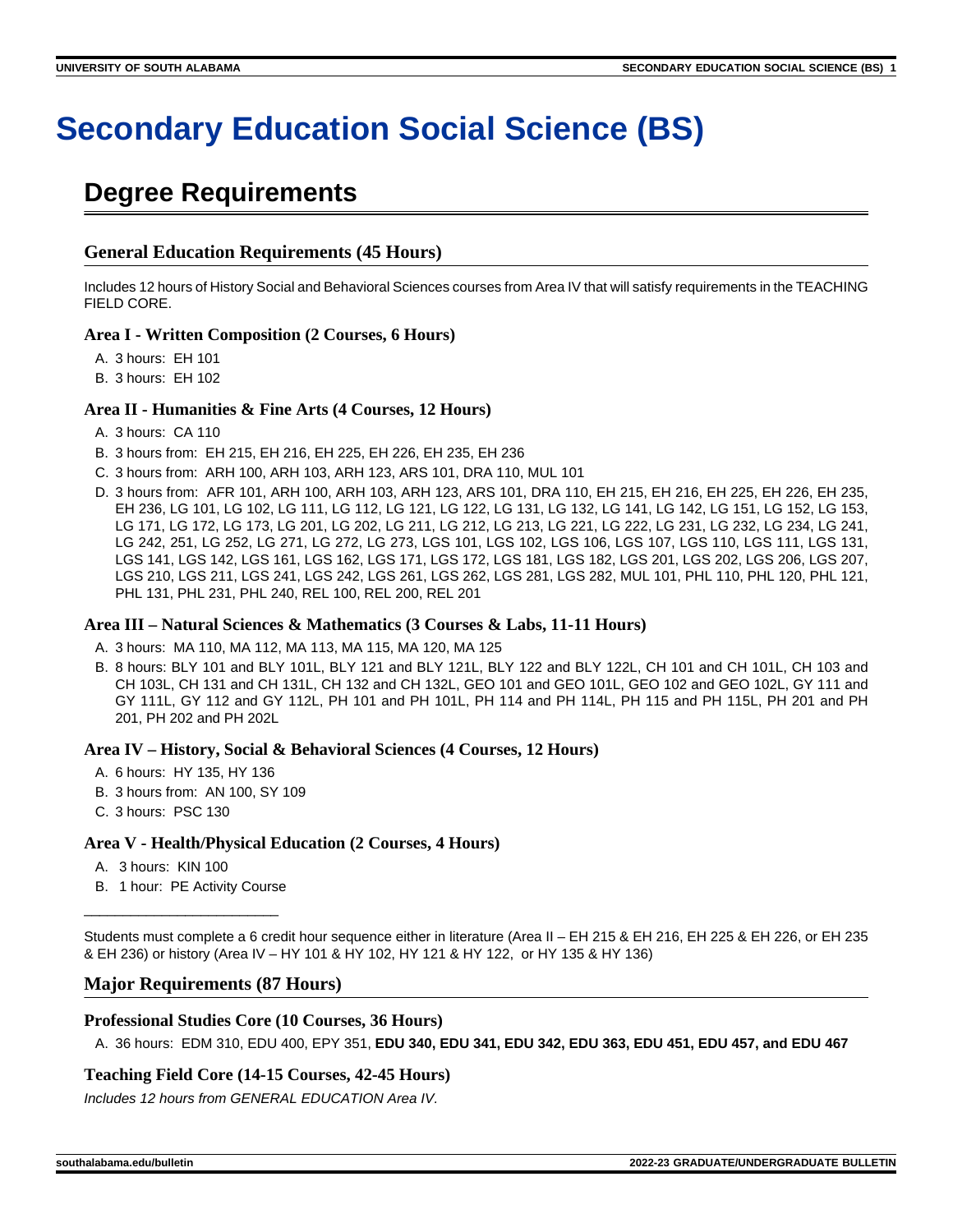- A. 3-6 hours from: ECO 300 (or ECO 215 and ECO 216)
- B. 3 hours: GEO 114 or GEO 115
- C. 3 hours: PSC 250 or PSC 270
- D. 9 hours: PSY 120, HY 101, HY 102
- E. 3 hours from Non-Western History: HY 103, HY 104, HY 228, HY 321, HY 323, HY 325, HY 326, HY 362, HY 364, HY 365, HY 366, HY 367, HY 368, HY 429, HY 461, HY 465
- F. 3 hours: HY 441, HY 442 or HY 443 (Research Seminar)
- G. 3 hours: HY 432, HY 433, HY 434, HY 435, HY 436, HY 437
- H. 12 hours: HY 300-HY 499
- I. 3 hours: HY 400-HY 499

## **Minor Requirements (0 Hours)**

A minor is not required for this degree program

#### **Notes:**

\* Recommended Course

 **BOLD** courses require admission to Candidacy as a prerequisite

## **Additional Information**

#### **E-portfolio And Assessment**

Students enrolled in education classes are required to purchase a LiveText membership.

• <https://www.southalabama.edu/colleges/ceps/livetext.html>

#### **Teacher Candidacy – Secondary Education**

This major contains a professional component (Candidacy) comprised of upper level education courses (300-400 levels), grouped into three semesters (as shown on graduation plan), and are only available to students who have gained admission to Teacher Candidacy.

#### **Admission Requirements For Teacher Candidacy**

Courses and GPA

- Courses: CA 110, EH 101, EH 102, EDM 310, EDU 400, EPY 351, and 75% of Teaching Field (or no more than one semester of Teaching Field courses between methods and internship)
- Hours: 60 credit hours of degree requirements completed
- Minimum Grade Point Averages: 2.5 Program, 2.5 Professional Studies, 2.5 Teaching Field, and 2.5 USA GPA (all GPAs found in degree audit). No grade below a "C" is accepted in Professional Studies.

#### ALSDE Background Check

• [https://www.alabamaachieves.org/teacher-center/teacher-preparation/#Background\\_Clearance](https://www.alabamaachieves.org/teacher-center/teacher-preparation/#Background_Clearance)

Application, Liability Insurance, and Interview

• Completed and scheduled in the UCOM Advising Center during the semester prior to beginning Teacher Candidacy

#### **Prerequisites And Certification/Graduation Requirements:**

Semester 1 of Teacher Candidacy: EDU 340 (Prerequisite Below)

• Admission to Teacher Candidacy

Semester 2 of Teacher Candidacy: Methods Block (Fall Only-15 Credit Hours) (Prerequisites Below)

- Successful Completion of EDU 340 with a Grade of C or better
- GPAs at Admission Requirements Levels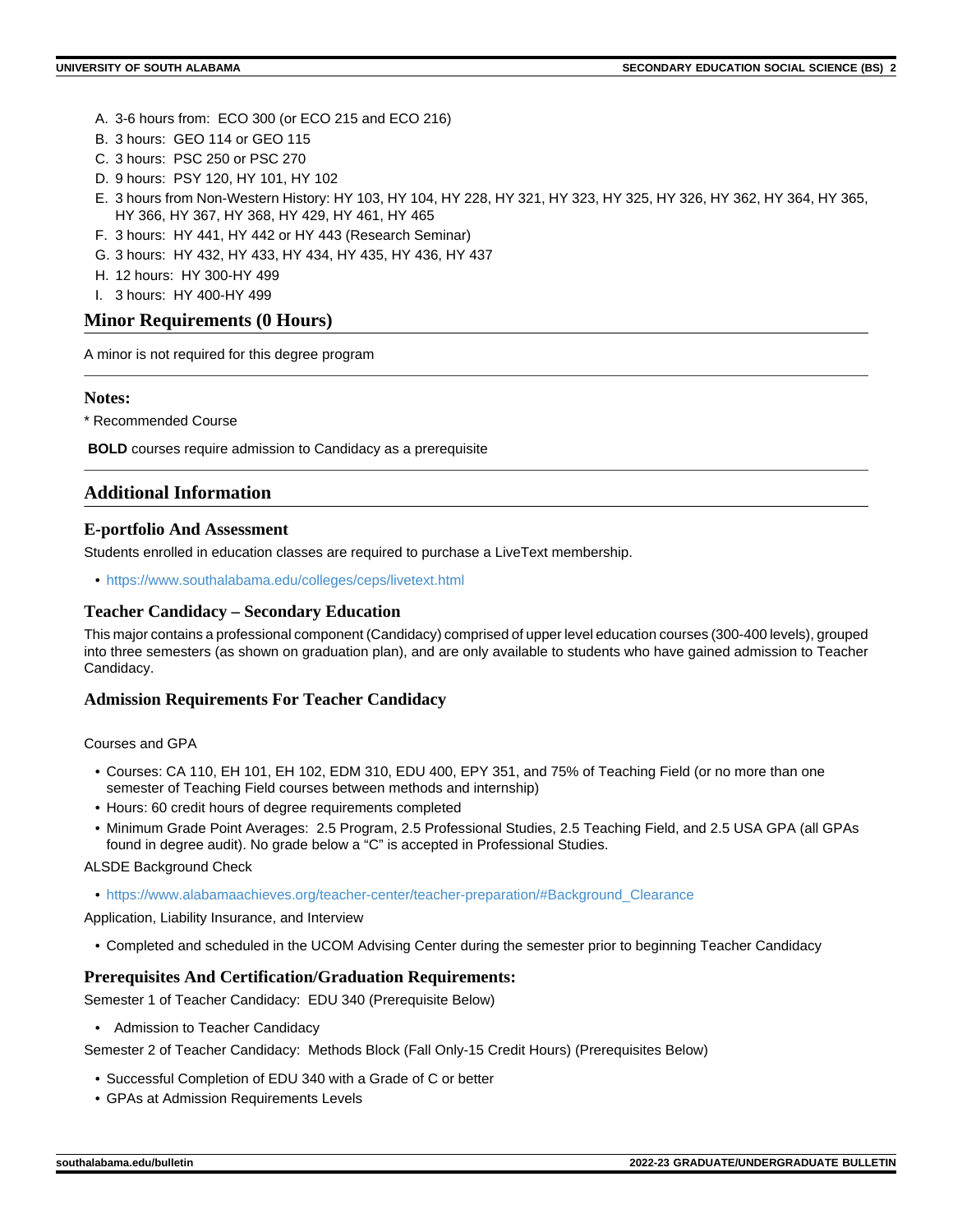Semester 3 of Teacher Candidacy: Internship (Prerequisites Below)

- Praxis Teaching Field Content Knowledge Passing Score [https://www.ets.org/praxis/al/al\\_teacher\\_ed/](https://www.ets.org/praxis/al/al_teacher_ed/)
- Successful Completion of Methods Block with Grades of C or better
- GPAs at Admission Requirement Levels
- Student Teaching Application

Certification/Graduation Requirements

- Successful Completion of Student Teaching
- GPAs at Admission Requirement Level
- Passing Score on edTPA
- Application for Certification and Graduation

Secondary students will be required to participate in an opening of school experience during the fall immediately preceding either their methods block classes or their student teaching. This experience will take place at the beginning of the public school year which is prior to the beginning of U.S.A. classes.

**NOTE: Praxis tests requirements are subject to change as prescribed by the ALSDE. Prior to registering for any Praxis exam, please verify current requirements by going directly to the ALABAMA portion of the ETS Praxis website at http:// ets.org/praxis/al.**

## **Graduation Plan**

## **Secondary Education Social Science (BS): (120 Total Hours)**

#### **First Year - Fall Semester**

| <b>Course ID</b> | <b>Course Description</b>     | <b>Hours</b> |
|------------------|-------------------------------|--------------|
| CA 110 (CP)      | <b>Public Speaking</b>        | 3            |
| EH 101 (CP)      | <b>English Composition I</b>  | 3            |
| HY 101           | <b>Western Civilization I</b> | 3            |
| MA 110 or higher | **Area III, A                 | 3            |
| <b>PSC 130</b>   | Intro to U.S. Government      | 3            |
|                  |                               |              |
|                  | <b>Total Hours</b>            | 15           |

#### **First Year - Spring Semester**

| <b>Course ID</b> | <b>Course Description</b>      | <b>Hours</b> |  |
|------------------|--------------------------------|--------------|--|
| EH 102 (CP)      | <b>English Composition II</b>  | 3            |  |
| Fine Art         | **Area II, C                   | 3            |  |
| HY 135           | U.S. History to 1877           | 3            |  |
| <b>KIN 100</b>   | Concepts of Health and Fitness | 3            |  |
| Science and Lab  | **Area III, B                  | 4            |  |
|                  |                                |              |  |
|                  | <b>Total Hours</b>             | 16           |  |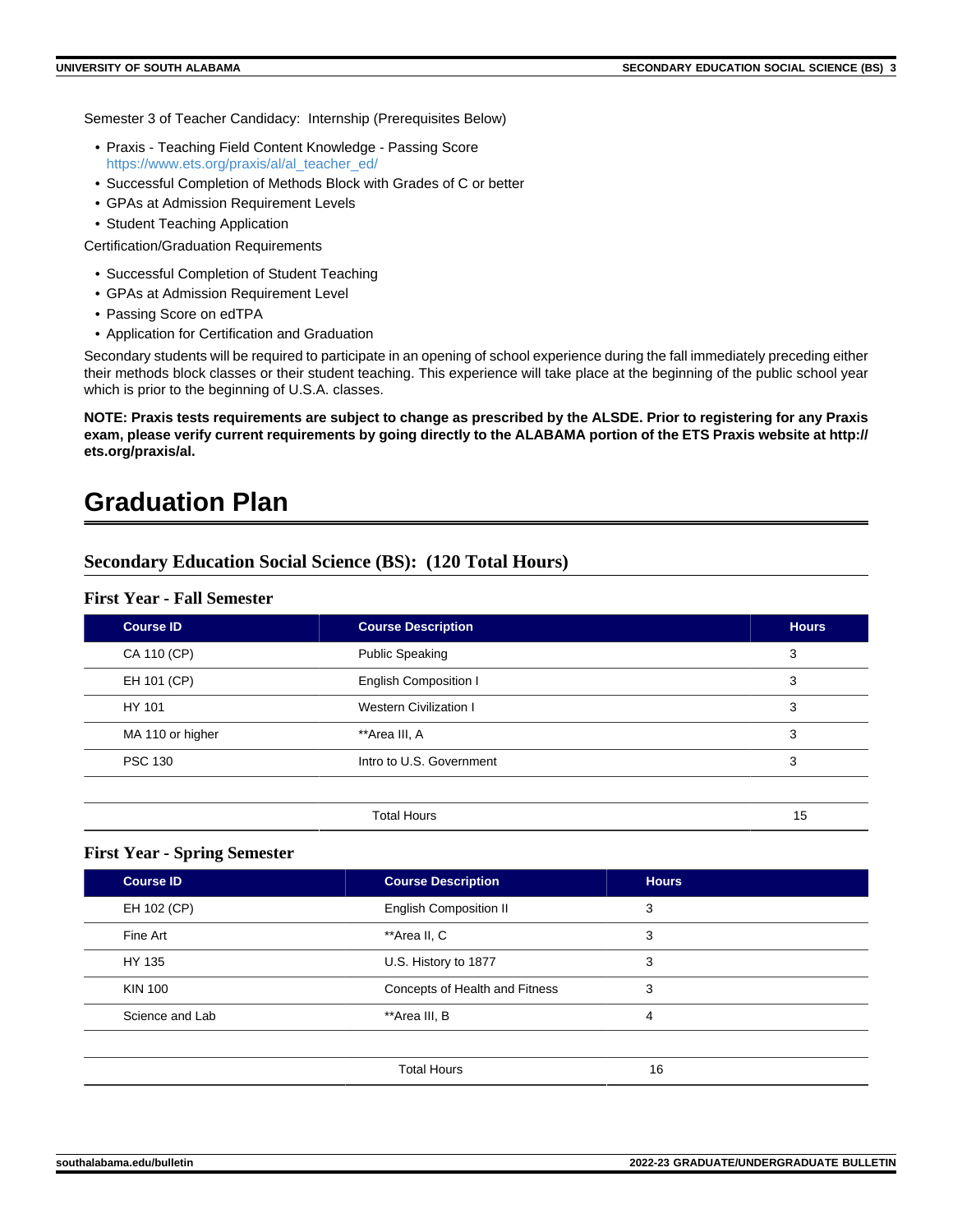## **Second Year - Fall Semester**

| <b>Course ID</b>       | <b>Course Description</b>      | <b>Hours</b>   |
|------------------------|--------------------------------|----------------|
| Fine Art or Humanities | **Area II, D                   | 3              |
| HY 102                 | <b>Western Civilization II</b> | 3              |
| HY 136                 | U.S. History since 1877        | 3              |
| Literature             | **Area II, B                   | 3              |
| Science and Lab        | **Area III                     | $\overline{4}$ |
|                        |                                |                |
|                        |                                |                |
|                        |                                |                |

Total Hours 16

## **Second Year - Spring Semester**

| <b>Course ID</b>       | <b>Course Description</b>                              | <b>Hours</b> |
|------------------------|--------------------------------------------------------|--------------|
| EDM 310 (CP)           | Microcomputing Systems in Education                    | 3            |
| EDU 400 (CP)           | Ed of Exceptional Children and Youth                   |              |
| ***HY103               | 3<br>Asian Civilization I                              |              |
| PSC 250 or PSC 270     | <b>Comparative Politics or International Relations</b> | 3            |
| <b>PSY 120</b>         | Introduction to Psychology                             | 3            |
| ECO 215                | Principles of Microeconomics                           | 3            |
| <b>Take Core Exams</b> |                                                        |              |
|                        | <b>Total Hours</b>                                     | 18           |

## **Third Year - Fall Semester**

| <b>Course ID</b>           | <b>Course Description</b>                            | <b>Hours</b> |
|----------------------------|------------------------------------------------------|--------------|
| EPY 351 (CP)               | Human Growth and Development                         | 3            |
| ECO 216                    | <b>Principles of Macroeconomics</b>                  | 3            |
| HY 300-HY 499 Elective     | <b>Upper Level History Course</b>                    | 3            |
| HY 441, HY 442, or HY 443  | Research Seminar                                     | 3            |
| ***HY432                   | Colonial America                                     | 3            |
| SY 109 or AN 100           | Intro to Sociology or Intro to Cultural Anthropology | 3            |
| <b>Apply for Candidacy</b> |                                                      |              |
|                            | <b>Total Hours</b>                                   | 18           |

## **Third Year - Spring Semester**

| <b>Course ID</b>                   | <b>Course Description</b>                   | <b>Hours</b> |
|------------------------------------|---------------------------------------------|--------------|
| EDU 340 (Spring or<br>Summer Only) | Teaching Skills (W)                         |              |
| GEO 114 or GEO 115                 | Human Geography or World Regional Geography |              |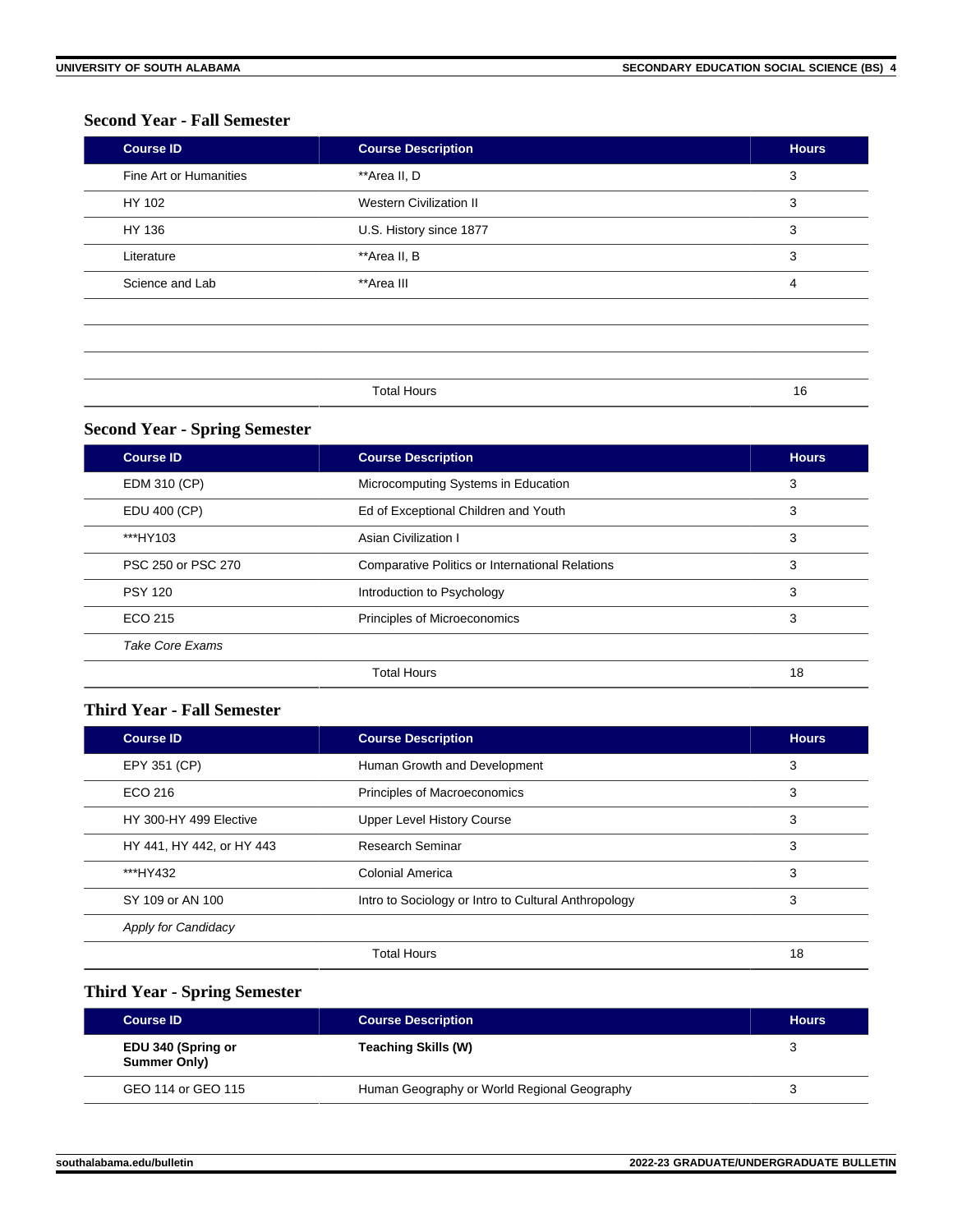| HY 300-HY 499 Elective | <b>Upper Level History Course</b> | 3  |
|------------------------|-----------------------------------|----|
| HY 300-HY 499 Elective | <b>Upper Level History Course</b> | 3  |
| HY 400-HY 499 Elective | <b>Upper Level History Course</b> | 3  |
| PE 101-PE 157          | <b>PE Activity Course</b>         |    |
|                        |                                   |    |
|                        | Total Hours                       | 16 |

#### **Fourth Year - Fall Semester**

| <b>Course ID</b>            | <b>Course Description</b>                               | <b>Hours</b> |
|-----------------------------|---------------------------------------------------------|--------------|
| EDU 341 (Fall Only)         | Teaching Skills (W)                                     | 3            |
| EDU 342 (Fall Only)         | <b>Secondary Field Experience</b>                       | 3            |
| EDU 363 (Fall Only)         | <b>Teaching Special Needs Learners</b>                  | 3            |
| EDU 451 (Fall Only)         | 3<br><b>Content Area Literacy</b>                       |              |
| EDU 457 (Fall Only)         | <b>Teaching Social Studies in Secondary School</b><br>3 |              |
| <b>Apply for Graduation</b> |                                                         |              |
|                             | <b>Total Hours</b>                                      | 15           |

## **Fourth Year - Spring Semester**

| <b>Course ID</b>       | <b>Course Description</b>  | <b>Hours</b> |
|------------------------|----------------------------|--------------|
| <b>EDU 467</b>         | Internship-Social Science  | 9            |
| HY 300-HY 499 Elective | Upper Level History Course |              |
|                        |                            |              |
|                        |                            |              |
|                        |                            |              |
|                        | <b>Total Hours</b>         | 12           |

| <b>Notes</b>                                                                                                                                |  |
|---------------------------------------------------------------------------------------------------------------------------------------------|--|
| *Recommended Course                                                                                                                         |  |
| **See Degree Requirements                                                                                                                   |  |
| *** First Course in list. Please refer to degree audit/course of study for list of other course options that would meet the<br>requirement. |  |
| (CP) Prerequisite for Candidacy                                                                                                             |  |
| <b>BOLD</b> courses require admission to Candidacy                                                                                          |  |
| (W) Courses that satisfy USA writing requirement (2 required)                                                                               |  |
|                                                                                                                                             |  |

## **Department Information**